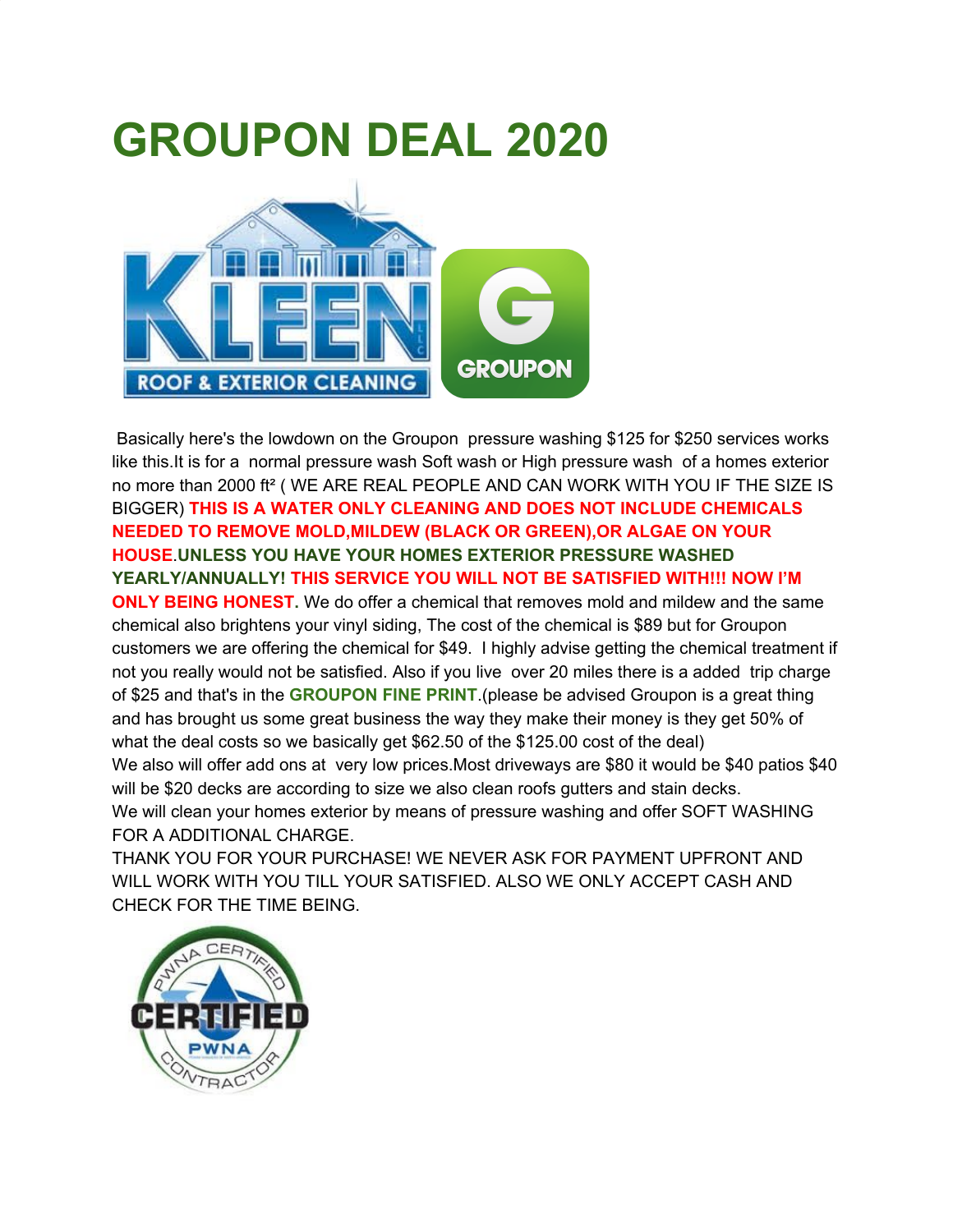

## EVERYTH NG \ **OUR SPECIALITY IS STAINING DECKS! WHEN YOU HAVE US STAIN YOUR DECK THE PRESSURE WASHING IS**

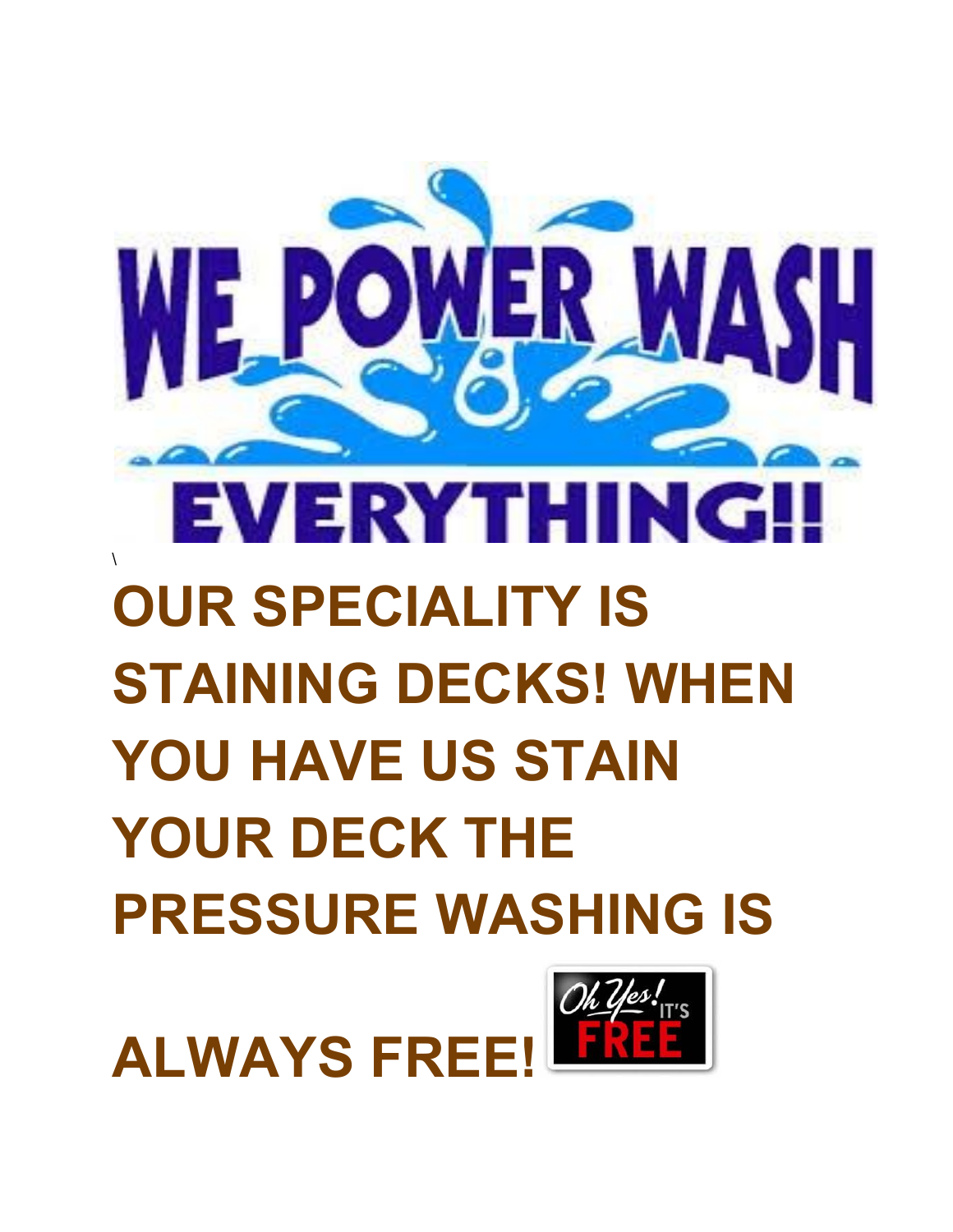## **BONUS NO STRINGS ATTACHED!!!!!!**



**MENTION YOU SEEN THE GO KLEEN RACE CAR AND RECEIVE 1 FREE ADD ON SERVICE!!! \$25 VALUE (SMALL SIDEWALK,WALKOUT PATIO,FRONT PORCH)**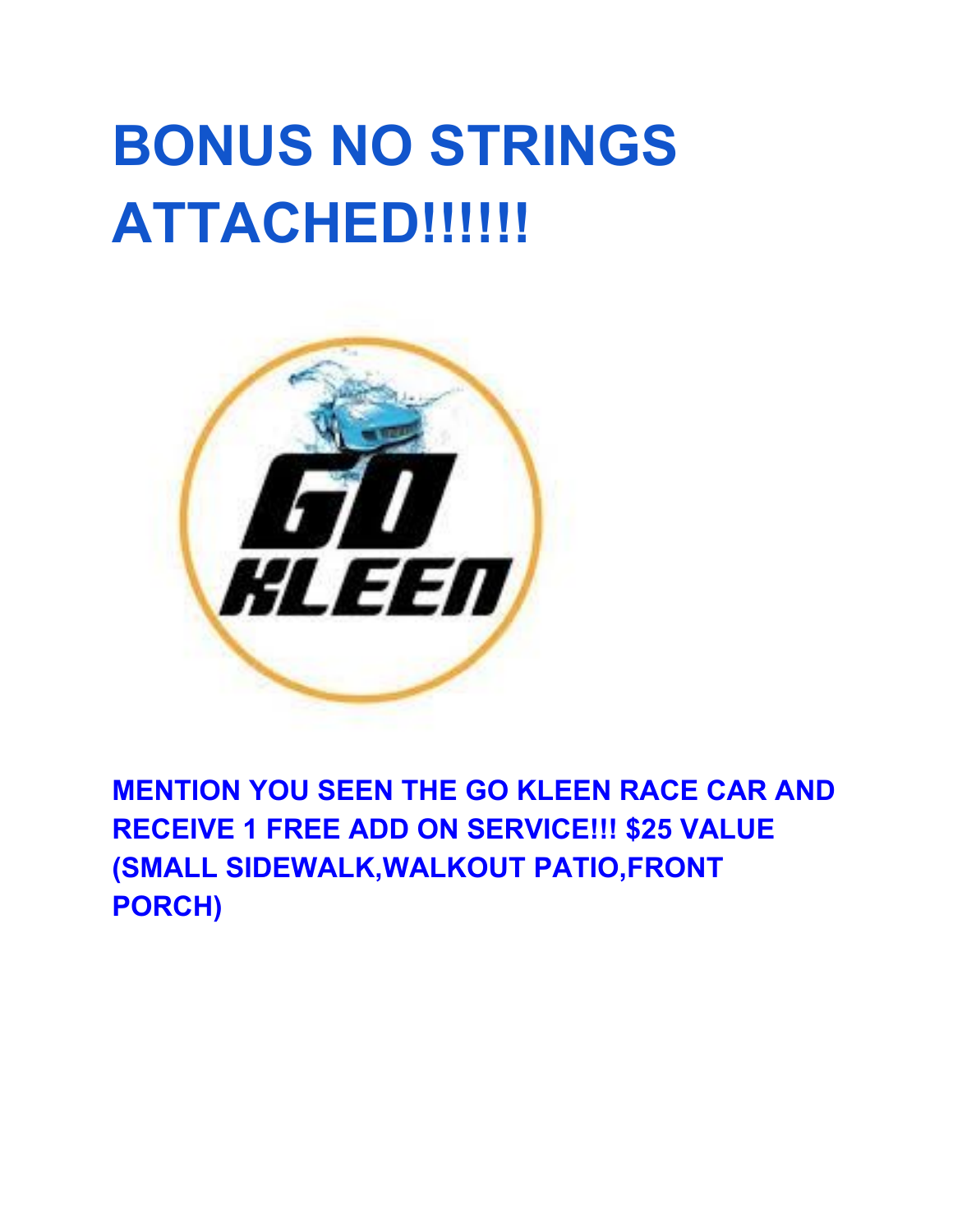

## **2019 VOTED BEST PRESSURE WASHING SERVICE**

Recognizing and honoring The Best of business